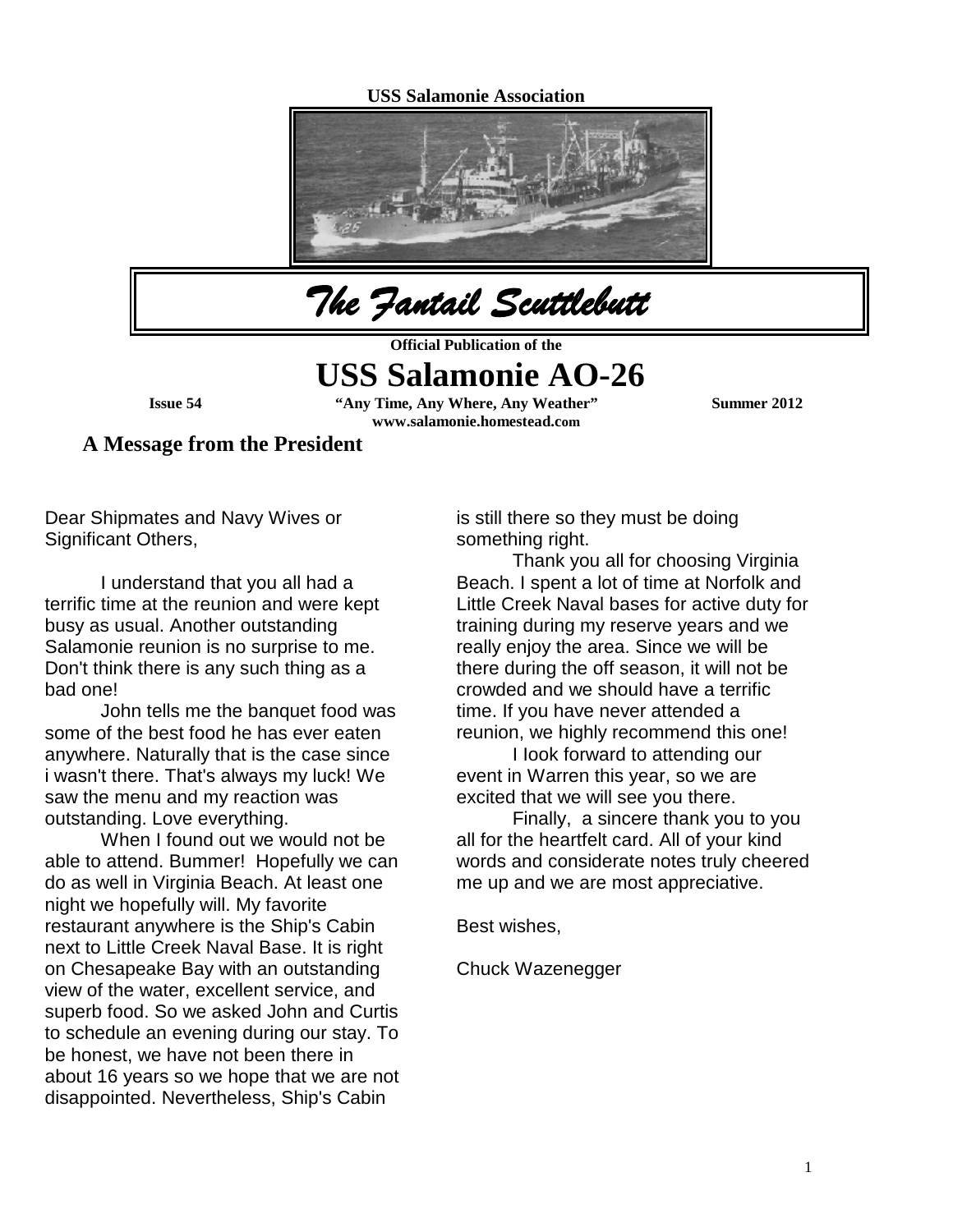#### **USS Salamonie Association**

#### **Officers and Board Members**

**President** – Chuck Wazenegger [\(bear1151@verizon.net](mailto:bear1151@verizon.net) **Vice President -** John Lichoff **Chaplin/Trustee** – Joe Cuneo **Trustee** – Herb Macintyre **Records/Files/Honor Roll –** John Lichoff [\(jlichoff@neo.rr.com\)](mailto:jlichoff@neo.rr.com) **Treasurer** – Donald Bond (dbondin@aol.com) **Newsletter Editor** – Rita Wood [\(RLW313@aol.com\)](mailto:RLW313@aol.com)



Orvan Carlin CS2 64-65 Raymond Ferwerda BMSN 42 Joseph Wos BM3 Ferid Diehl 60-62 Raymond Thomas BNSN 62-64 Philip Beshany 60-61 Captain/Vice Admiral \* \*He was interred in Arlington on April 3, 2012 with full military honors. He was 97 years old.

#### **New Finds Welcome aboard**

Ronald J. Evans BT2 55-59 James Harold Carter GM3 42-45 Tom Martens RM3 67-68

#### **Sick/Surgery/Treatments Please keep in your prayers . Send cards**

Chuck Wazenegger Leonard Buck Dee Bond Lois Perrault Rose Masters Raleigh Masters Gordon Cook Cecil Blain Ray Aguire Dottie Mac Intyre Pat Selmer Doug Snead

**Get Well Soon**

**DUES** Dues are now **\$25.00.** Send your check made out to USS Salamonie to: Don Bond 18940 Filmore Drive Goshen, IN 46528 (574) 533-8835

| <b>USS Salamonie Association</b><br><b>Dues 2012</b>                                             |
|--------------------------------------------------------------------------------------------------|
| Name:                                                                                            |
|                                                                                                  |
| City:                                                                                            |
|                                                                                                  |
|                                                                                                  |
|                                                                                                  |
| I prefer to get my newsletter via:<br>snail mail<br>$\rule{1em}{0.15mm}$ e mail<br>_____web site |

#### **Remember that your membership dues help**

**to keep the association afloat. Additional donations can be made for the following:**

> **Knight-Bergman Civic Center USS Salamonie Postage Fund Troop Care Packages**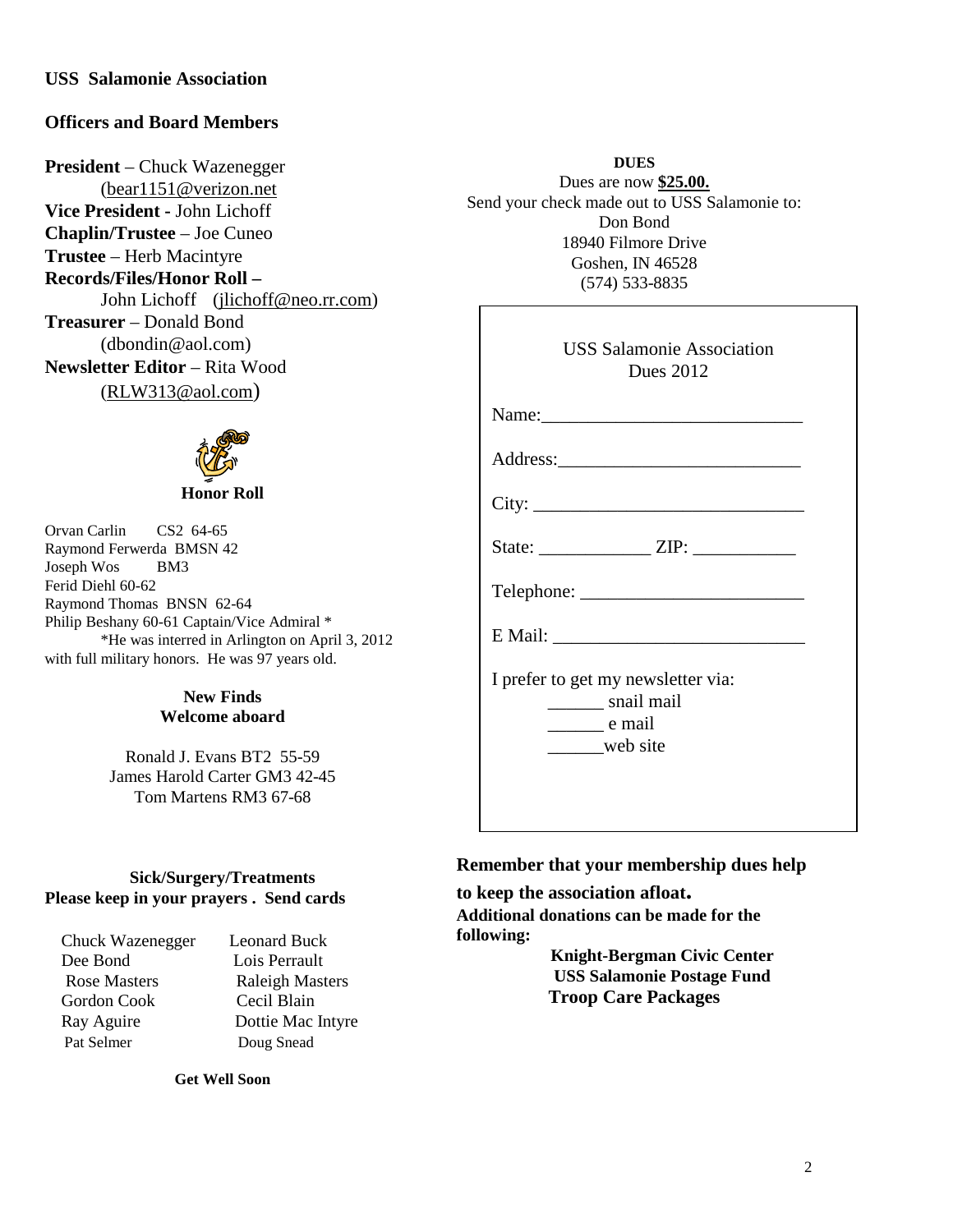## **Troop Packages**

Lily Nutter has sent **1,134** packages to people serving in Iraq and Afghanistan. She's looking for names and addresses of `others who are serving there so that she can send them packages, too. If you can help her, please send information to Lily Nutter, 801 Huntington Avenue, Warren, IN 46792.

#### **HELP**

Some of our newsletters were returned because they were unable to be forwarded. If you can help us locate any of these people please let John Lichoff or Don Bond know.

| <b>Otto Johnson</b>     |
|-------------------------|
| <b>Warren Kinsey</b>    |
| <b>Kevin McCool</b>     |
| <b>Don Miller</b>       |
| <b>Tom Moses</b>        |
| <b>Kenneth Page</b>     |
| <b>Ray Patterson</b>    |
| <b>Henry Reidel</b>     |
| <b>Leonard Rusin</b>    |
| <b>Gasper Segulin</b>   |
| <b>Walter Gagne</b>     |
| <b>Jack Lucey</b>       |
| <b>Norman Gilman</b>    |
| <b>James Hooper</b>     |
| <b>Thomas Tilseth</b>   |
| <b>Calvin Willhoite</b> |
|                         |



**USS Salamonie Warren Reunion June 28, 29, 30, 2012 4th of July Celebration**

> Comfort Inn 7275 S. CR. 75 East Warren, Indiana 46792 (260) 375-4800

When you call for your reservation, make "SURE" to tell them that you are with the USS Salamonie and we have rooms reserved either under John Lichoff or USS Salamonie.

The manager's name is Angela Michaud and she will help you with reservations.

There are 25 rooms reserved and when you call to make reservations ask for non smoking or handicapped rooms if needed.

The phone number for the motel is (260) 375-4800 and the cutoff date is June 20, 2012, so they can rent out the unneeded rooms.

The parade will be held on Friday, June 29, 2012. (The activities are always held on the weekend preceding the  $4<sup>th</sup>$ .)

The banquet will be on Saturday, June 30, 2012. The price is \$16.00 per person including the gratuity. Banquet reservations can be made through Don Bond when you get to Warren. You can pay him then, also.

### **We will man the cookout this year for the Civic Center.**